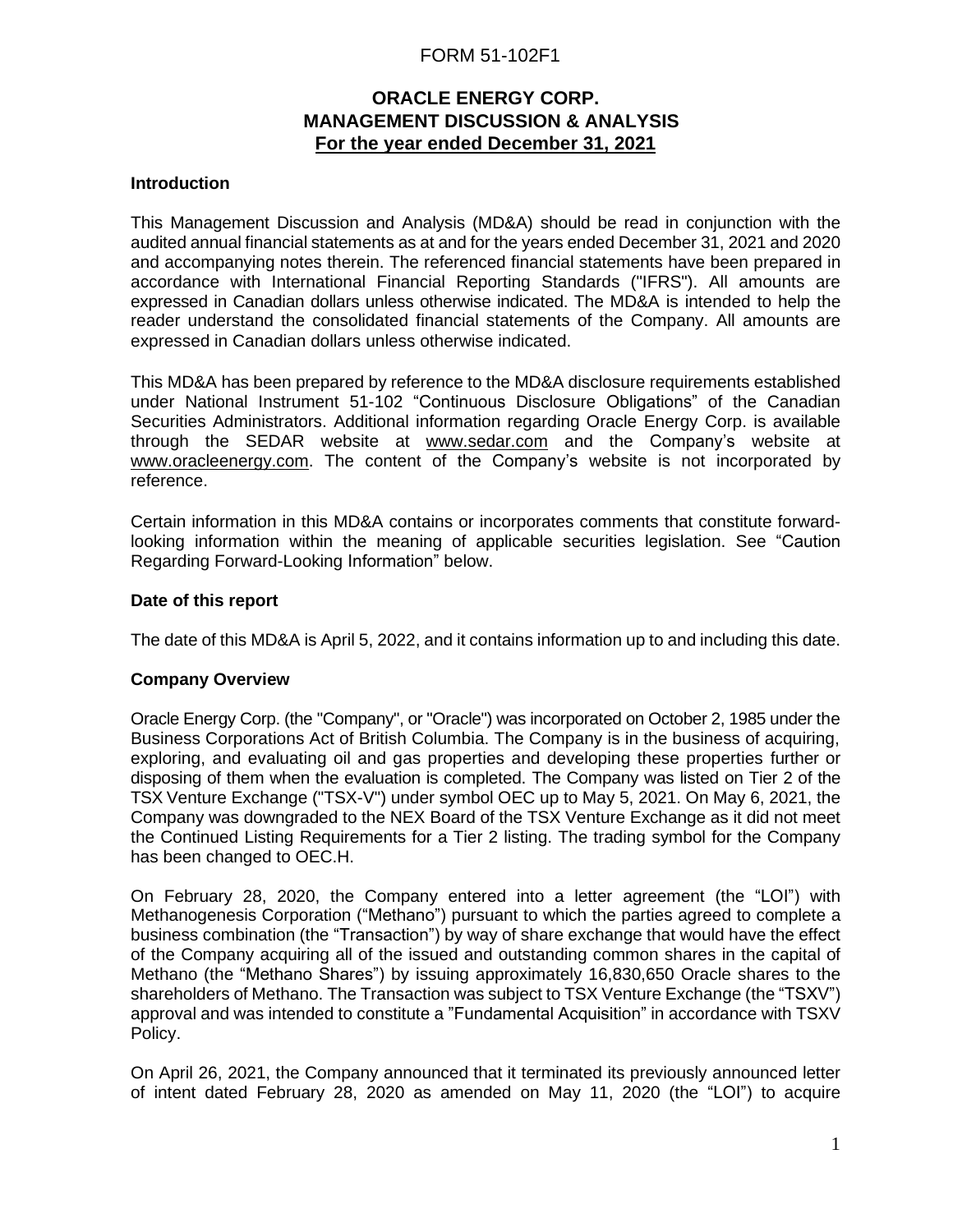Methanogenesis Corporation.

Management continues to pursue acquisition opportunities and completed a private placement offering during the year for \$1,000,000 to fund ongoing working capital requirements.

On January 10, 2022, the Company announced it has re-entered into negotiations with Methano") to acquire Methano and that the Company is also contemplating a concurrent move to the Canadian Securities Exchange ("CSE"). Oracle proposes to acquire Methano by way of a share exchange, and the Company will be providing further details if, as and when discussions are formalized in an agreement to complete the proposed acquisition of Methano.

## **Nature of Operations and Going Concern**

To date, the Company has not earned significant revenues and is considered to be in the exploration stage. During the year ended, December 31, 2021, the Company incurred a loss before other income (loss) of \$342,928 (2020 - \$76,410) and as of that date, the Company's working capital is \$251,979 (2020 – working capital deficiency of \$298,629.) As at December 31, 2021, the Company has an accumulated deficit of \$27,386,157 (2020 - \$27,066,212). The Company's operations are primarily funded with debt or equity financing, which is dependent upon many external factors and may be difficult to raise when required. The Company does not have sufficient cash to fund current operations, amounts payable, or amounts required to complete planned acquisitions and will require additional funding, which if not raised, may result in the delay, postponement or curtailment of some of its activities.

On March 11, 2020, the World Health Organization declared COVID-19 a global pandemic. Governments worldwide have enacted emergency measures to combat the spread of the virus. These measures, which include the implementation of travel bans, self-imposed quarantine periods and physical distancing, have caused material disruption to business globally resulting in an economic slowdown. Global equity markets have experienced significant volatility and weakness making it difficult to raise capital in the public markets. As at December 31, 2021, the Company does not have any operations impacted by COVID-19. It is not possible at this time for the Company to predict the duration or magnitude of the adverse results of the outbreak nor its effects on the Company's business or operations.

These financial statements have been prepared on the basis of accounting principles applicable to a going concern, which assume the realization of assets and discharge of liabilities in the normal course of business. However, the above factors may cast significant doubt on the use of the going concern basis of accounting used in the preparation of these financial statements. These financial statements do not give effect to adjustments that would be necessary should the Company not be able to continue as a going concern. Such adjustments could be material.

# *Overall Performance for the year ended December 31, 2021*

During the year ended December 31, 2021, the Company raised capital of \$1,000,000 to fund ongoing working capital requirements including payments on both current and long-term debt and ongoing activities to evaluate new assets and opportunities. On April 26, 2021, the Company terminated its previously announced letter of intent with Methano and turned its focus to bringing the Company back to active trading to enable it to raise equity funds in the capital markets for working capital and to pursue acquisition opportunities. On May 11, 2021, the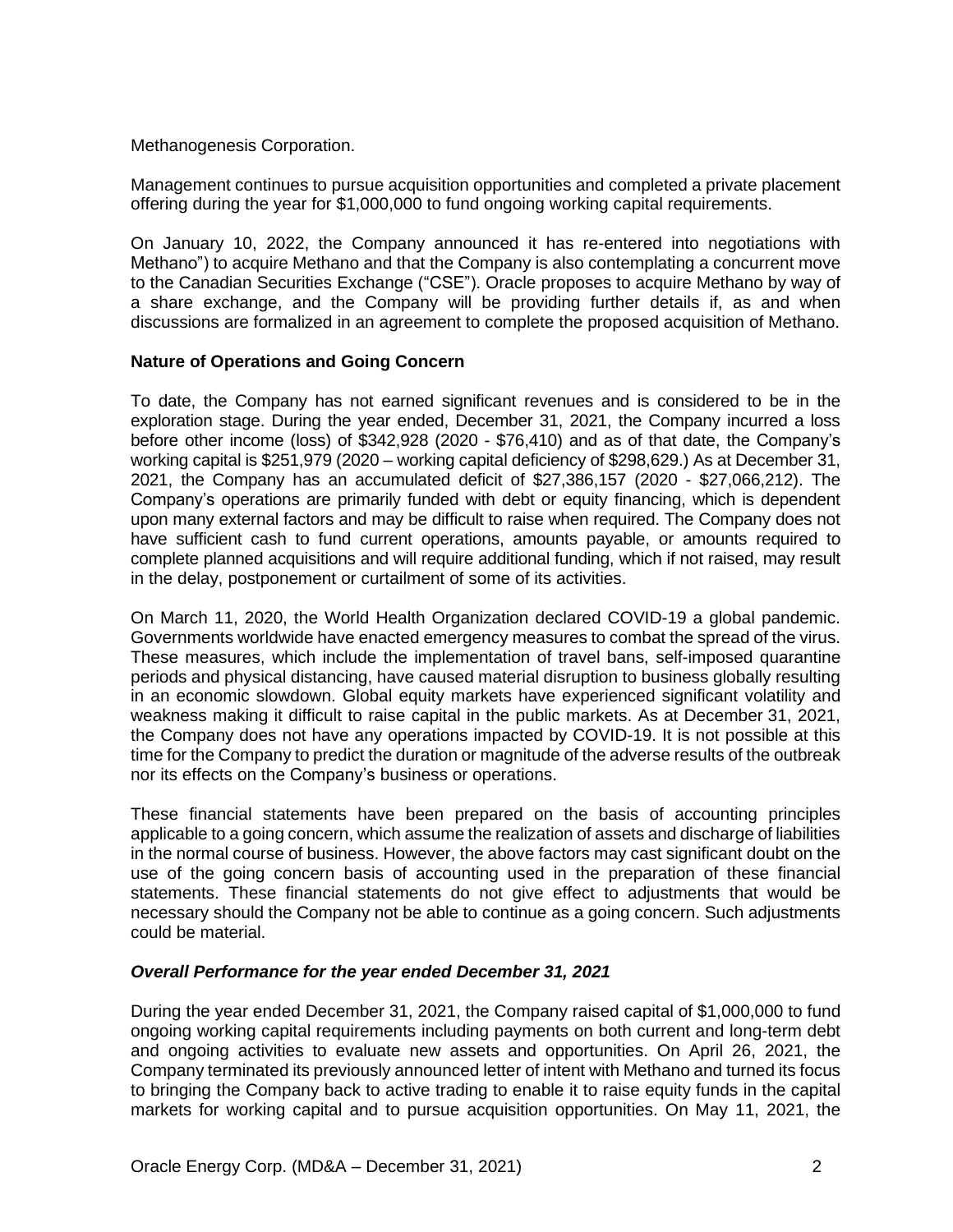Company announced that effective May 6, 2021, it was now listed for trading on the NEX board of the TSX Venture Exchange. On May 25, 2021, the Company announced a 5:1 share consolidation which was completed on June 17, 2021.

## *Overall Performance for the year ended December 31, 2020*

During the year ended December 31, 2020, the Company continued with its due diligence on Methano, discontinued all other activities, and reduced overhead costs, management fees and salaries while focusing its efforts on the Methano transaction.

## **Selected Annual Information**

Following is a summary of selected audited financial information for the Company's most recent three fiscal years.

|                                                  | 2021           | 2020           | 2019           |
|--------------------------------------------------|----------------|----------------|----------------|
| Revenues                                         | Nil            | Nil            | Nil            |
| Net income (loss)                                | (\$319,945)    | \$(52,923)     | \$502,453      |
| Income (loss) per share basic<br>& fully diluted | (\$0.02)       | $(\$0.00)$     | \$0.01         |
| Total assets                                     | \$518,730      | \$40,488       | \$25,559       |
| <b>Current liabilities</b>                       | \$266,751      | \$339,117      | \$576,177      |
| Long term debt                                   | \$233,425      | \$304,912      | Nil            |
| <b>Total liabilities</b>                         | \$500,176      | \$644,029      | \$576,177      |
| Share capital                                    | \$22,426,336   | \$21,930,458   | \$21,930,458   |
| Deficit                                          | (\$27,386,157) | (\$27,066,212) | (\$27,013,289) |
| Working capital (deficiency)                     | \$251,979      | (\$298,629)    | (\$566,060)    |

*2019 to 2020*: the loss in 2020 includes a one-time writedown of resource properties in Italy (\$15,442) and a gain on debt settlement of \$38,929 from additional debt deferral arrangements. Other expenses for the year are basic sustaining costs for a publicly listed company with reduced employment and consulting expenses.

*2020 to 2021*: the loss in 2021 includes \$217,500 in consulting fees paid for assistance in fundraising and acquisitions arrangements, accretion on long term loans, and additional costs associated with increased fundraising and other activities. These expenses are partially offset by a gain on writedown of accounts payable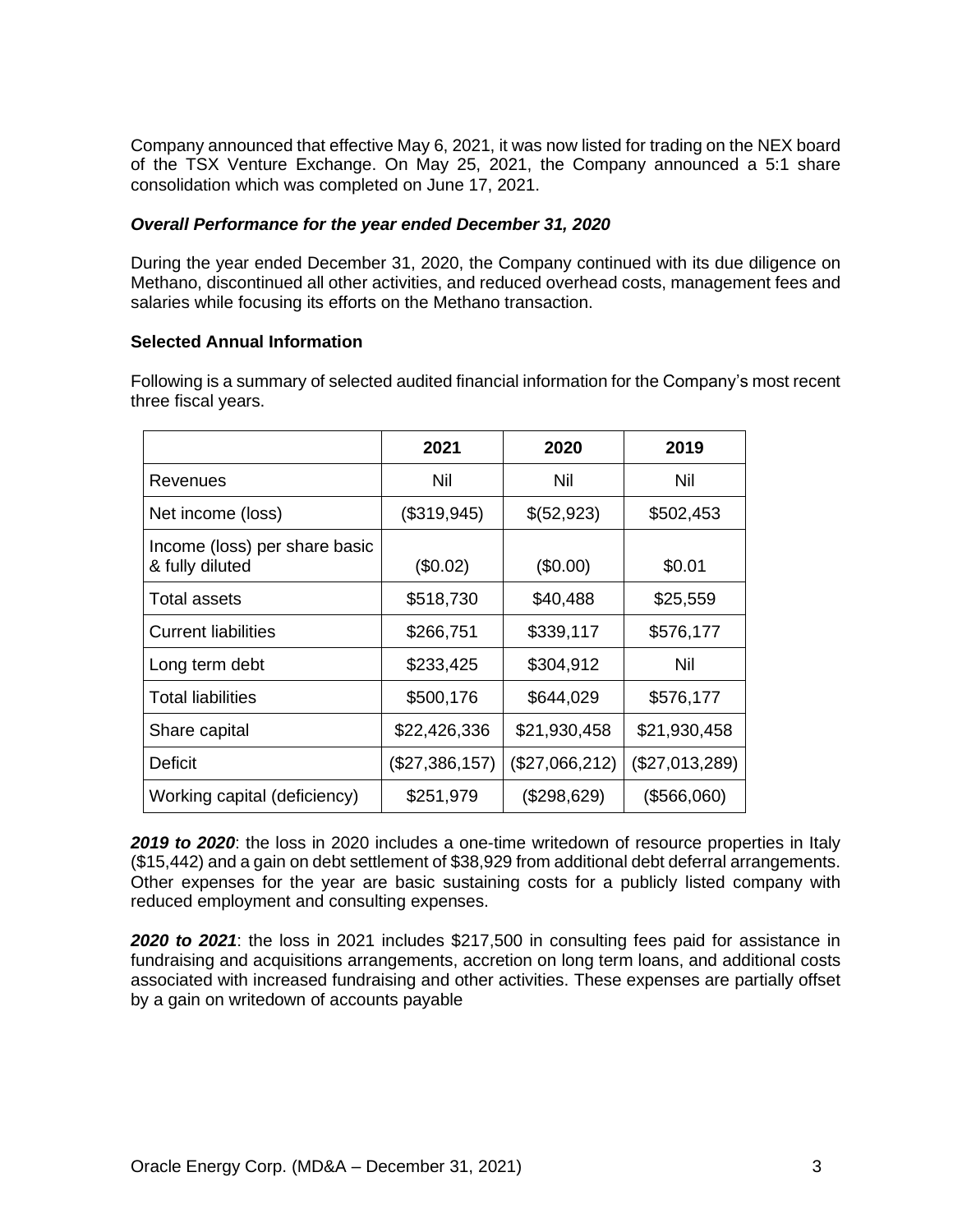## **Discussions of Operations**

## *For the year ended December 31, 2021*

For the year ended December 31, 2021, the Company reported net loss and comprehensive loss \$319,945 (\$0.02 per share) compared to a net loss and comprehensive loss of \$52,923 (\$0.00 per share) in 2020. The Company did not generate any revenues from operations during the period.

Expenditures for the year ended December 31, 2021, were higher than those in 2020 mainly due to increased consulting fees of \$217,500 for the Methano acquisition and fund-raising activities (2020- Nil), accretion expense related to the long-term notes payable - \$17,938 (2020: \$1,164) and additional transfer agent, regulatory and listing fees related to a share consolidation - \$26,218 (2020 - \$11,400)

#### *Fourth Quarter*

For the three months ended December 31, 2021, the Company incurred a net loss before other income (loss) \$112,302 (2020: \$18,154). The Company did not generate any revenues from operations in 2021 or 2020.

Expenditures for the year ended December 31, 2021, were substantially more than those in 2020 mainly due to increased consulting fees - \$90,500 (2020 – Nil,) accretion - \$3,912 (2020  $-$  \$1,164).

The net loss and comprehensive loss for the three months ended December 31, 2021, was \$89,319 (2020 – net gain \$5,333) and included a gain on writedown of accounts payable - \$22,983 compared to a writedown of exploration and evaluation assets - \$15,442 which was more than offset be a gain on debt settlement - \$38,929 in 2020.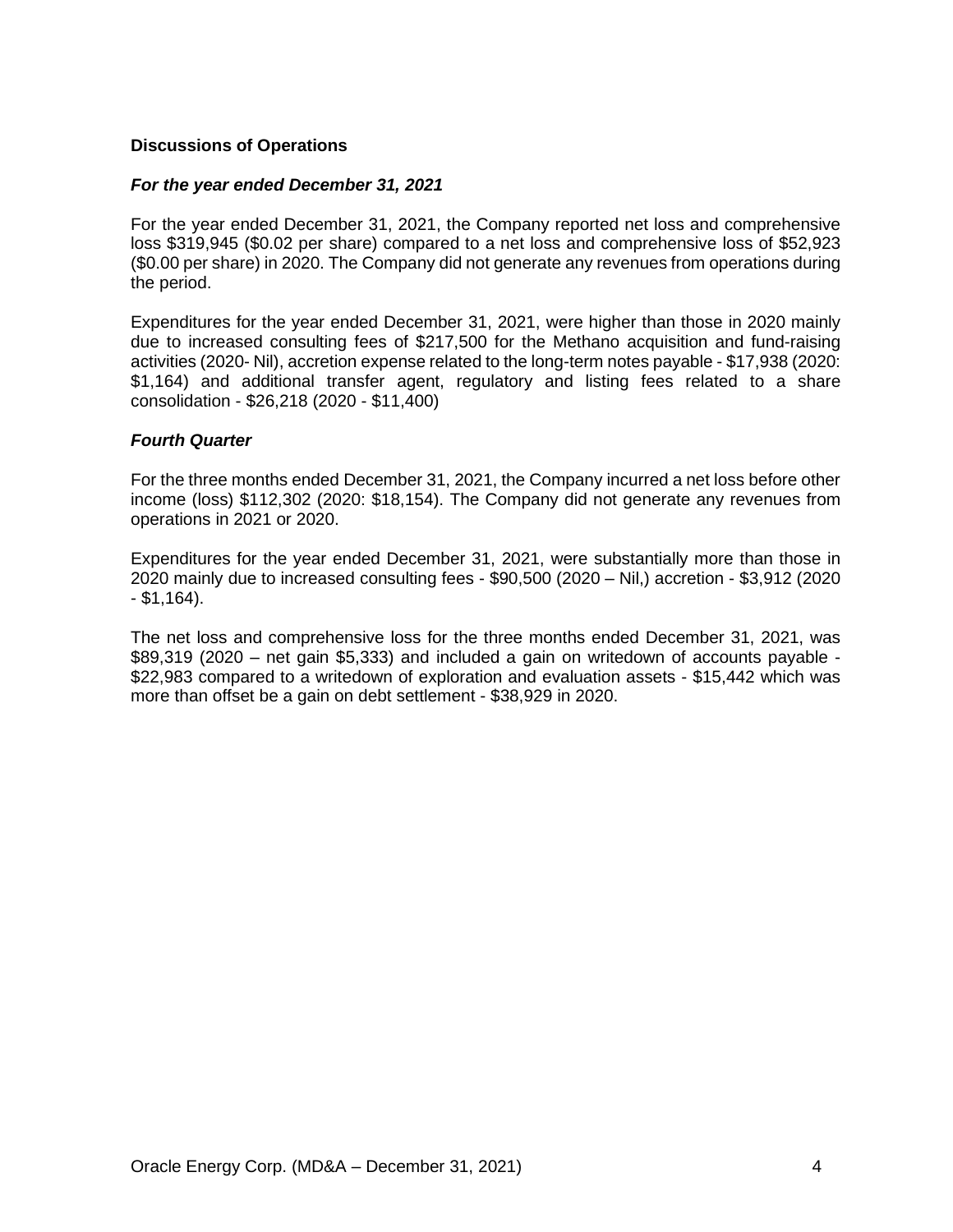# **Selected Quarterly Financial Information**

The following table sets forth a comparison of the Company's revenues and earnings on a quarterly basis for each of the eight most recently completed quarters. The financial data for the Company's eight most recently completed quarters was prepared in accordance with IFRS. The functional currency and the reporting currency of the Company is in Canadian dollars.

| For the Quarter Ended                                | Dec 31, 2021 | Sep 30, 2021 | Jun 30, 2021 | Mar 31, 2021 |
|------------------------------------------------------|--------------|--------------|--------------|--------------|
| Net income (loss) and<br>comprehensive income (loss) | (\$89,319)   | (\$86,661)   | (\$79,037)   | (\$64,928)   |
| Basic and diluted income (loss)<br>per share         | (\$0.00)     | (\$0.01)     | (\$0.01)     | (\$0.00)     |
| Total assets                                         | \$518,730    | \$642,786    | \$3,416      | \$16,012     |

| <b>For the Quarter Ended</b>                                                  | Dec 31, 2020 | Sep 30, 2020 | Jun 30, 2020 | Mar 31, 2020 |
|-------------------------------------------------------------------------------|--------------|--------------|--------------|--------------|
| <b>Net</b><br>and<br>$(\text{loss})$<br>income<br>comprehensive income (loss) | \$5,333      | (\$9,568)    | (\$23,751)   | (\$24,937)   |
| Basic and diluted income (loss)<br>per share                                  | \$0.00       | (\$0.00)     | (\$0.00)     | (\$0.00)     |
| Total assets                                                                  | \$40,488     | \$16,332     | \$20,486     | \$19,095     |

The main factors causing significant fluctuations in net income (loss) and comprehensive income (loss) from quarter to quarter were as follows:

- *- Accretion* In Q4, 2020, the Company recorded accretion expenses related to long term debt thru Q4 2021.
- *- Consulting* The Company incurred additional consulting expenses in Q1 thru Q4 of 2021 due to increased financing and acquisition activities. In Q4, 2020, the company reallocated \$19,918 from salaries to consulting as the amounts were paid to a corporation controlled by a related party.
- *- Regulatory and Listing Fees and Transfer Agent Fees* Regulatory and listing fees on Q2 and Q3, 2021 were higher than prior quarters due to fundraising and share consolidation activities.
- *- Gain on Debt Settlement* In Q4, 2020, the Company recorded a gain of \$38,929 of additional debt settlements.
- *- Gain on Writedown of Accounts Payable* In Q4, 2021, the Company recorded a gain of \$22,983 on the writedown of old accounts payable that had been outstanding for periods exceeding the legal statute of limitations for making a claim against the Company.
- *- Loss on Writedown of Exploration and Evaluation Assets –* In Q4, 2020, the Company recorded a loss of \$15,442 on the writedown of the Italmin project in Italy*.*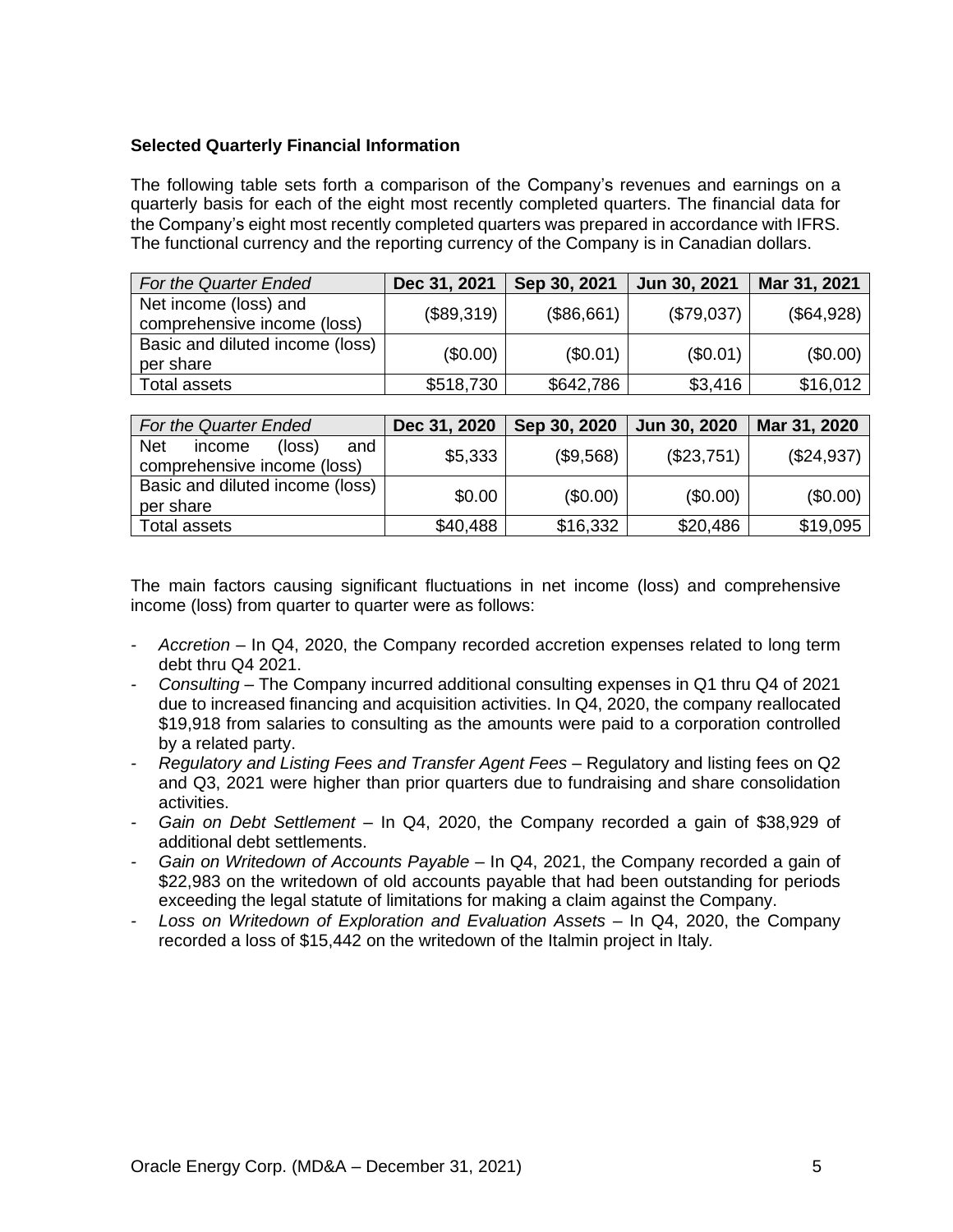# **Liquidity**

The table below highlights the Company's cash flows for the year ended December 31, 2021, as compared to the year ended December 31, 2020:

| For the Year Ended              | <b>December 31, 2021</b> | <b>December 31, 2020</b> |
|---------------------------------|--------------------------|--------------------------|
| Net cash provided by (used in): |                          |                          |
| <b>Operating activities</b>     | (\$363,865)              | (\$32,793)               |
| <b>Financing activities</b>     | 827,066                  | 63,000                   |
| Investing activities            | -                        |                          |
| Increase in cash                | 463,201                  | \$30,207                 |

As at December 31, 2021, the Company had cash of \$503,525 (2020 - \$40,324) and working capital of \$251,979 as compared to a working capital deficiency of \$298,629 at December 31, 2020.

Net cash used in operating activities during the year ended December 31, 2021, was \$363,885 (2020: \$32,793). Operating costs were increased for the period due to increased activities related to raising capital, listing on the NEX, share consolidation, and additional consulting advise on acquisitions.

To fund ongoing acquisition development activities and working capital requirements the Company finances its activities primarily through the issue of capital stock, debt instruments, and advances from related parties. During the year ended December 31, 2021, net cash generated by financing activities was \$827,066 (2020 – \$63,000). Financing activities included: raise of net cash of \$942,040 from share issuances, \$2,000 from notes issued, and repayment of \$116,974 of some outstanding current and long-term notes payable in 2021 and \$63,000 from notes issued in 2020.

The Company expects to continue raising funds to finance its growth strategy and to meet related obligations and working capital commitments. Future operations and the Company's ability to meet its commitments depend on its ability to raise sufficient funds through share offerings, debt, or operations. Issuance of additional equity securities by the Company may result in significant dilution to the equity interests of current shareholders. If the Company is unable to obtain financing in amounts and on terms deemed acceptable, further success of the business could be adversely affected.

There were no investing activities during the years ended December 31, 2021, or 2020.

# **Capital Resources**

The Company was in the oil and gas exploration and development business and has incurred losses since its inception. To date the Company has had limited revenue and funded its operations primarily through the issuance of capital stock and advances from related parties. The Company must continue to raise additional financing to progress its strategy for the acquisition and development of oil and gas properties in Italy and North America, but currently has insufficient funds to meet expected operating and capital expenditures without raising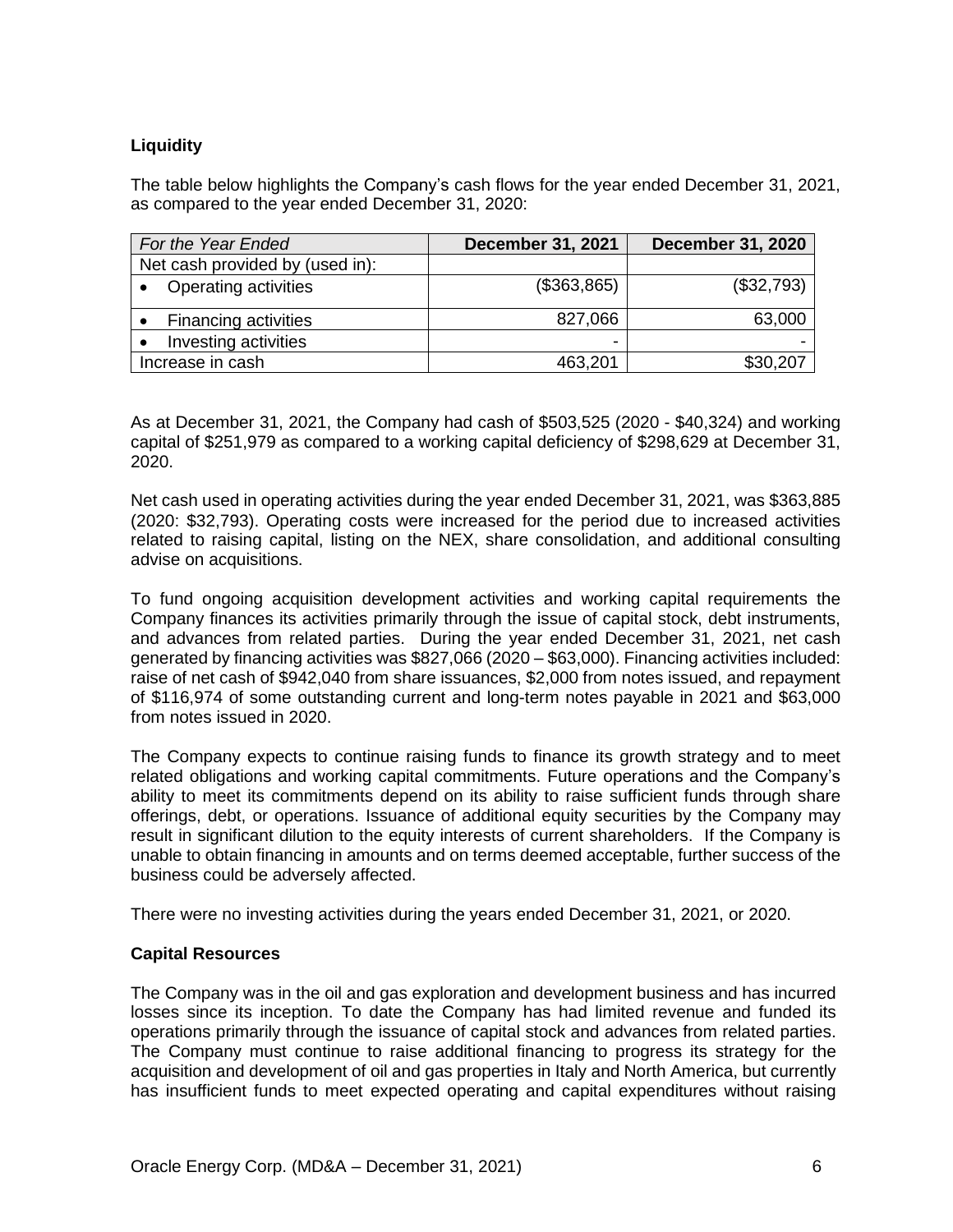additional capital. The Company will use its best efforts to do so, but there can be no assurances that the Company will be able to continue to secure financing in amounts and on terms deemed acceptable to continue these activities.

COVID-19 (the coronavirus) has threatened a slowdown in the global economy as well as caused volatility in the global financial markets. While the full impact of COVID-19 on the global economy is uncertain, rapid spread of COVID-19 may have an adverse effect on the Company's financing capabilities. The extent to which COVID-19 may impact the Company's business will depend on future developments such as the geographic spread of the disease, the duration of the outbreak, travel restrictions and social distancing, business closures or business disruptions, and the effectiveness of actions taken in Canada, the United States and other countries to contain and treat the disease. Although it is not possible to reliably estimate the length or severity of these developments and their financial impact to the date of approval of these consolidated financial statements, the Company's stock price has been extremely volatile during the year. Should the stock prices remain at or below currently prevailing levels for an extended period, this could have a further significant adverse impact on the Company's financial position, results of operations for future periods, and ability to raise new capital.

Additional funding will be required throughout the year.

# **Management of Capital**

The Company's objectives when managing capital are to pursue and complete the identification and evaluation of assets, properties or businesses with a view to acquisition. The Company does not have any externally imposed capital requirements to which it is subject.

As at December 31, 2021 and 2020, the Company had capital resources consisting of cash. The Company manages the capital structure and makes adjustments to it in light of changes in economic conditions and the risk characteristics of the underlying assets. To maintain or adjust the capital structure, the Company may attempt to issue new shares or borrow cash.

The Company's investment policy is to invest its excess cash in investment instruments in high credit quality financial institutions with terms to maturity selected with regards to the expected time of expenditures from continuing operations.

The Company's ability to continue as a going concern is dependent upon successful completion of additional financing, continuing support of creditors and its ability to attain profitable operations.

## **Off-Balance Sheet Arrangements**

The Company did not enter into any off-balance sheet arrangements during the year ended December 31, 2021 or 2020.

# **Related Party Transactions**

Related party transactions are in the normal course of operations and are measured at the exchange amount, which is the amount of consideration established and agreed to by the related parties.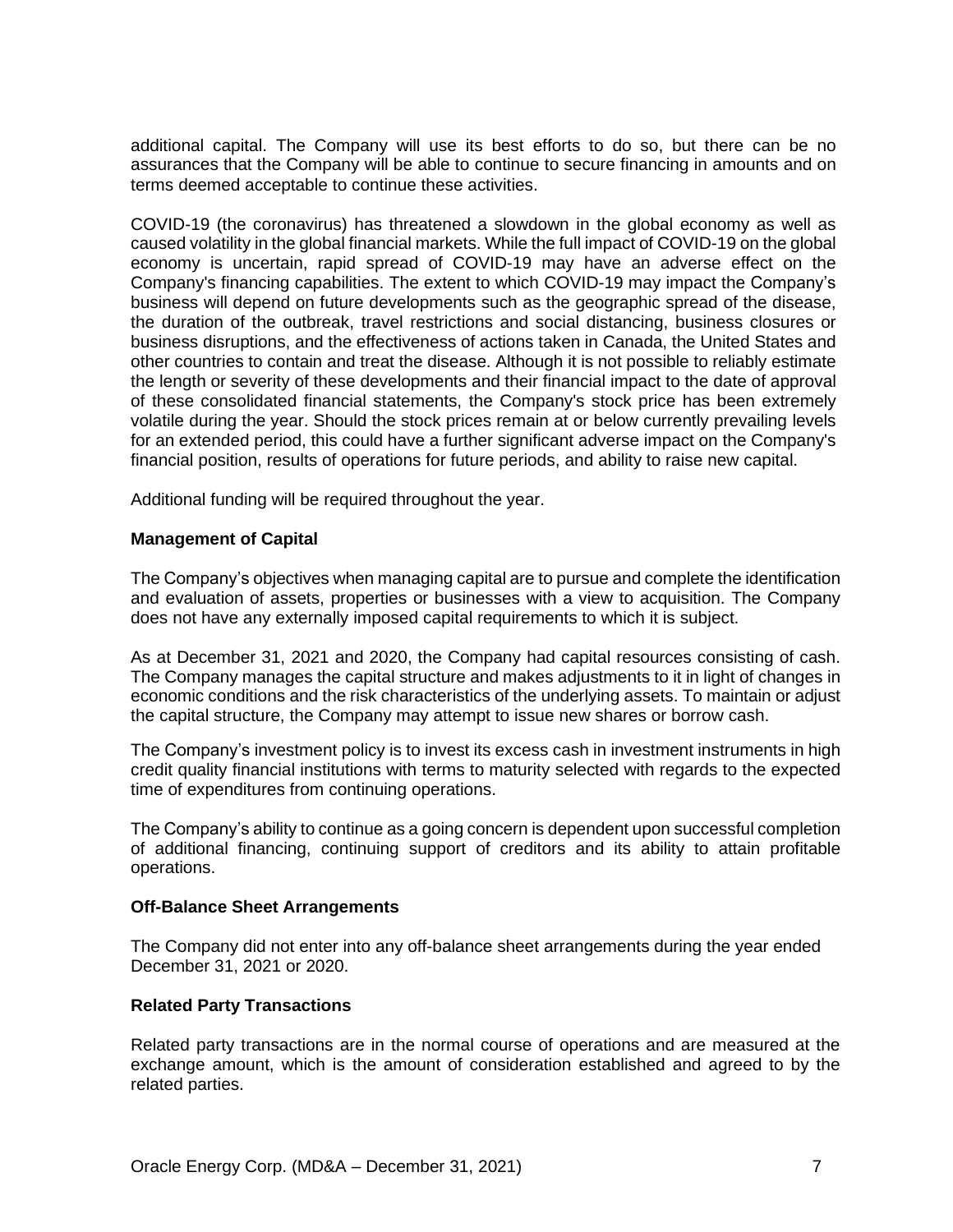## Transactions with Key Management Personnel

|                                         | <b>YEAK ENDED</b><br><b>DECEMBER 31</b> |                  |      |        |
|-----------------------------------------|-----------------------------------------|------------------|------|--------|
|                                         | 2021                                    |                  | 2020 |        |
| Salaries, and other short-term benefits |                                         | 16,000           |      | 15,000 |
| Consulting fees<br>Legal fees           |                                         | 52,000<br>23,206 |      | 24,000 |
|                                         |                                         | 91,206           |      | 39,000 |

**YEAR ENDED**

Key management personnel are the persons responsible for planning, directing, and controlling the activities of the Company, and include both executive and non-executive directors, certain senior officers, and entities controlled by such persons. The Company considers all directors and officers of the Company to be key management personnel.

As at December 31, 2021, \$55,206 (2020 - \$62,569) was owing to key management personnel or to a company controlled by an officer or director and the amounts were included in due to related parties. The amounts payable are non-interest bearing, are unsecured, and have no specific terms of repayment.

As at December 31, 2021, \$77,403 (2020 - \$89,988) was owing to key management personnel or to a company controlled by an officer or director and the amounts were included in notes payable.

The following table summarizes amounts due to related parties:

| Summary of Amounts Due to Related Parties         |  | AS AT<br><b>DECEMBER 31</b> |  |         |  |
|---------------------------------------------------|--|-----------------------------|--|---------|--|
|                                                   |  | 2021                        |  | 2020    |  |
| <b>Accounts Payable</b>                           |  |                             |  |         |  |
| Gordon J Fretwell Law Corp. - Corporate Secretary |  | 55,206                      |  | 62,659  |  |
| Long Term Debt                                    |  |                             |  |         |  |
| James Ladner, Director                            |  | 15,213                      |  | 15,278  |  |
| Loren Currie, Director                            |  |                             |  | 12,520  |  |
| Gordon J Fretwell Law Corp. - Corporate Secretary |  | 55,209                      |  | 55,209  |  |
| Teletouch Services Inc. - CFO                     |  | 6,981                       |  | 6,981   |  |
|                                                   |  | 132,609                     |  | 152,557 |  |

# *Notes Payable*

During the year ended December 31, 2020, the Company entered into debt deferral arrangements in the amount of \$302,677 whereby various related parties, key management and third parties agreed to defer 75% of the amounts owing to three equal installments, repayable from each of the first three private placements completed by the Company subsequent to the first year after the Company completes a qualifying transaction. As a result of the debt settlements and debt deferral arrangements, 25% of the amounts were reclassified from related party debt to current and 75% to long term notes payable.

During the year ended December 31, 2020, the Company borrowed \$40,000 from the Canada Emergency Business Account ("CEBA") program. The CEBA Loan has an initial term that expires on December 31, 2023, throughout which, the CEBA Loan remains interest free.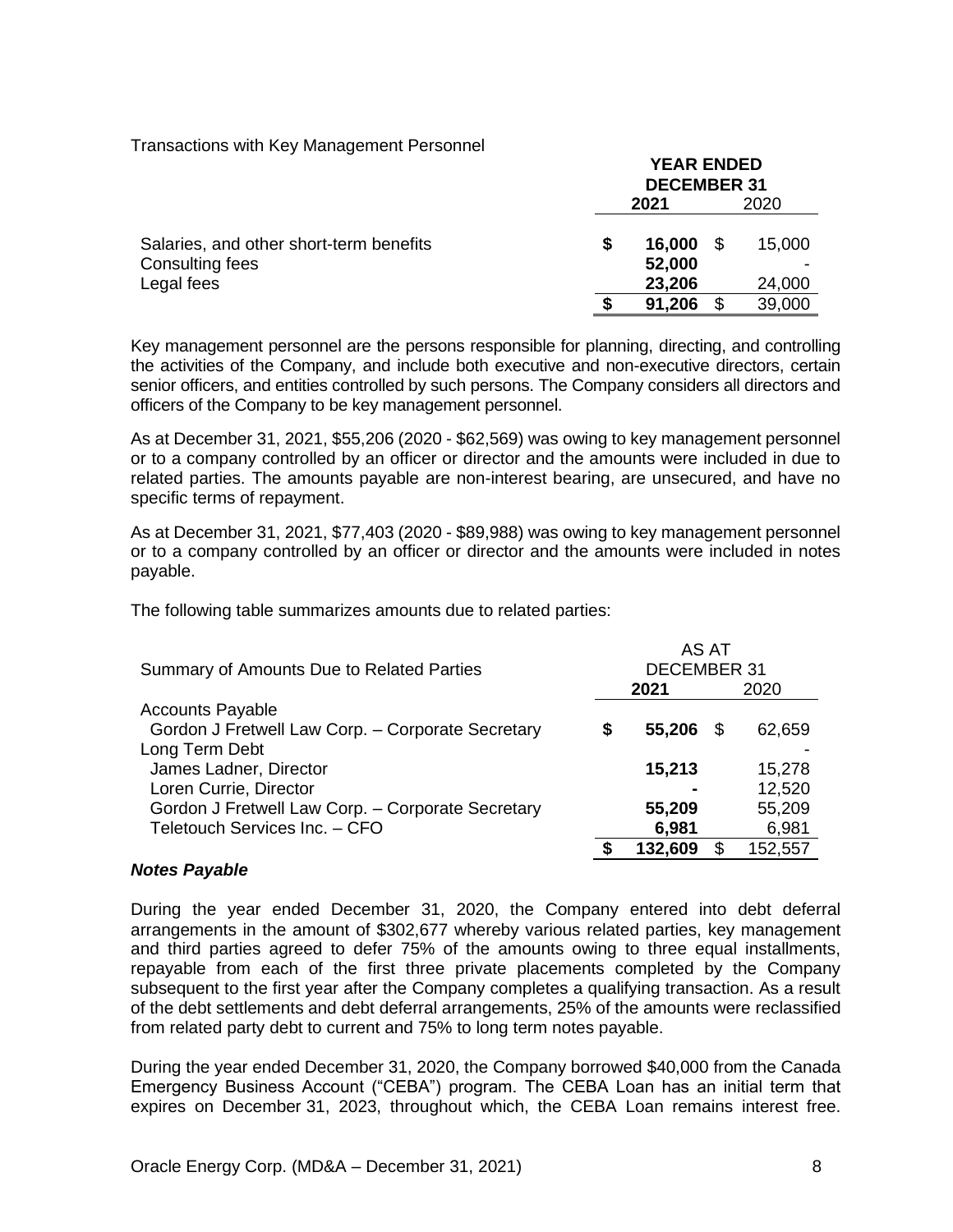Repayment of \$30,000 by December 31, 2023, results in a \$10,000 loan forgiveness. If the balance is not paid prior to December 31, 2023, the remaining balance will be converted to a 2-year term loan at 5% annual interest, paid monthly effective January 1, 2024. The full balance must be repaid by no later than December 31, 2025.

During the year ended December 31, 2021, the Company borrowed \$2,000 from a company owned by a shareholder and made payments of \$116,974 on outstanding notes payable.

As at December 31, 2021, the total amounts owing were \$298,535 (2020 - \$413,573). The outstanding loans are unsecured and bear no interest.

The summary of notes payable as of December 31, 2021, and 2020 is as follows:

|                                        | <b>DECEMBER 31</b> |           |    |           |
|----------------------------------------|--------------------|-----------|----|-----------|
|                                        | 2021<br>2020       |           |    |           |
| Notes payable                          | S                  | 258,535   | \$ | 373,573   |
| <b>CEBA</b>                            |                    | 40,000    |    | 40,000    |
| Total notes payable                    |                    | 298,535   |    | 413,573   |
| Current notes payable                  |                    | (45, 283) |    | (70, 896) |
| Long term portion                      |                    | 253,252   |    | 342,677   |
| Discounting of long-term notes payable |                    | (37, 765) |    | (38, 929) |
| Add: accretion                         |                    | 17,938    |    | 1,164     |
| Long term notes payable                |                    | 233,425   | S  | 304,912   |

## **Proposed Transactions**

The Company has re-entered into negotiations to acquire Methanogenesis Corp. to acquire Methano by way of a share exchange, Further details will be provided if, as and when discussions are formalized in an agreement to complete the proposed acquisition of Methano.

At the date of this report there are no additional proposed asset or business acquisitions or dispositions for which the directors or senior management consider confirmation by the Board of Directors to proceed with the transaction to be probable.

## **Critical Accounting Estimates**

The preparation of these financial statements requires management to make estimates and assumptions that affect the reported amounts of assets and liabilities at the date of the financial statements and reported amounts of expenses during the reporting period. Actual outcomes could differ from these estimates. The financial statements include estimates which, by their nature, are uncertain. The impacts of such estimates are pervasive throughout the financial statements and may require accounting adjustments based on future occurrences. Revisions to accounting estimates are recognized in the period in which the estimate is revised and may affect both the period of revision and future periods.

Elements of these financial statements subject to material estimation uncertainty include:

## Fair value measurements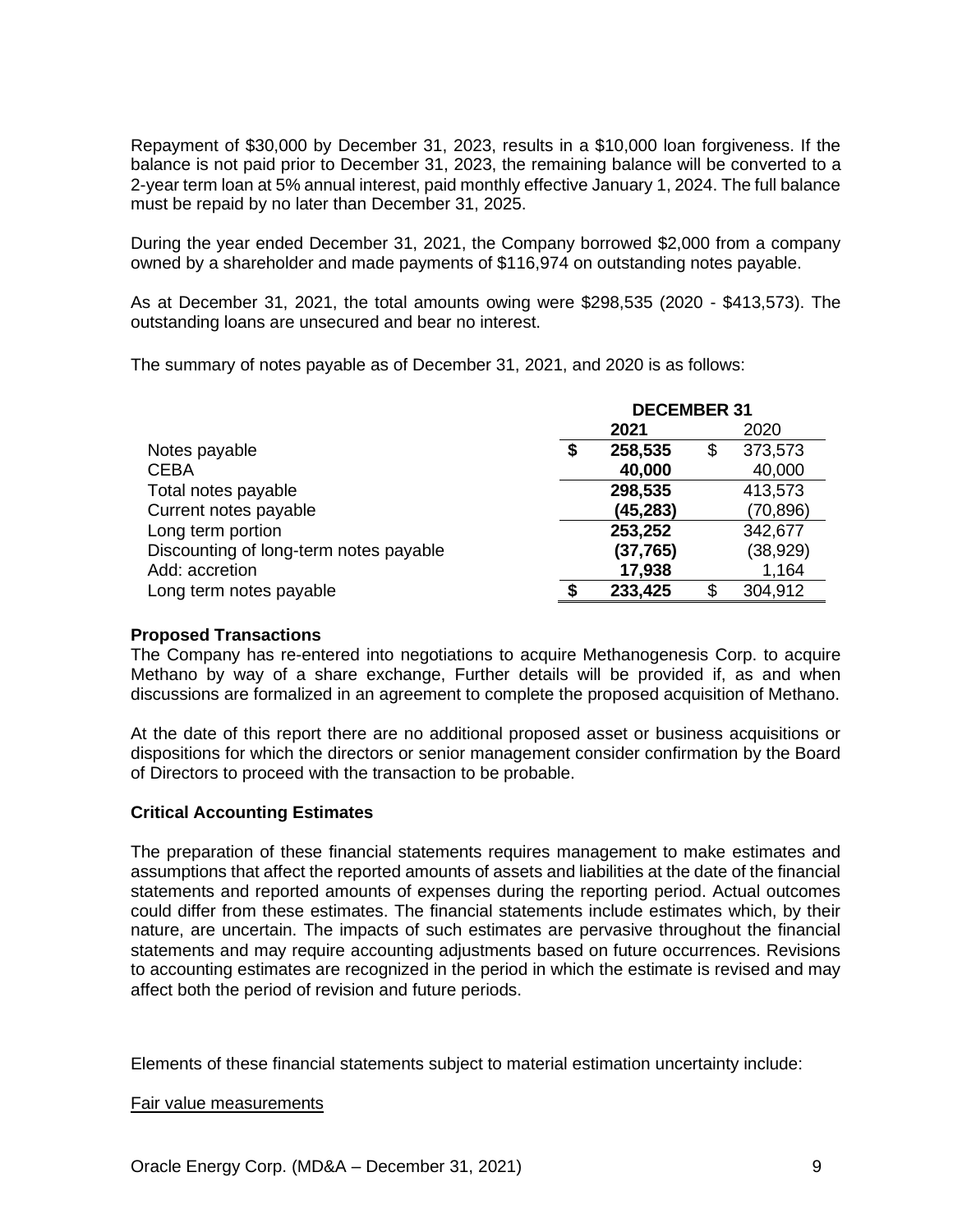In the preparation of these financial statements, management has estimated the fair value of financial instruments, for which there are no active markets. The fair value estimates are based on the best available information and experience of management. Future events or changes in circumstances may materially impact these estimates used in valuing assets and liabilities at year end.

Elements of these financial statements subject to significant judgment include:

Significant judgments about the future and other sources of estimation uncertainty that management has made at the reporting date that could result in a material adjustment to the carrying amounts of assets and liabilities, in the event that actual results differ from assumptions made, relate to, but are not limited to, the following:

- i) going concern assessment:
- ii) consideration of exploration and evaluation asset impairment criteria;
- iii) recovery of amounts receivable;

#### **Changes in Accounting Policies**

During the year ended December 31, 2021, the Company has not adopted any new standards or policies.

There are no new IFRS or IFRIC interpretations that are not yet effective that would be expected to have a material impact on the Company's financial statements.

## **Financial Instruments and Other Instruments**

The carrying value of cash, amounts receivable, accounts payable and due to related parties and notes payable approximates their fair values due to the short maturity of those instruments. Unless otherwise noted, it is management's opinion that the Company is not exposed to significant interest, currency or credit risk arising from these statements.

## *Financial Risk Exposure and Risk Management*

The Company is exposed in varying degrees to a number of risks arising from financial instruments. Management's close involvement in the operations allows for the identification of risks and variances from expectations. The Company does not participate in the use of financial instruments to mitigate these risks and has no designated hedging transactions. The Board approves and monitors the risk management processes. The Board's main objectives for managing risks are to ensure liquidity, the fulfillment of obligations, the continuation of the Company's exploration activities, and limited exposure to credit and market risks. There were no changes to the objectives or the process from the prior period.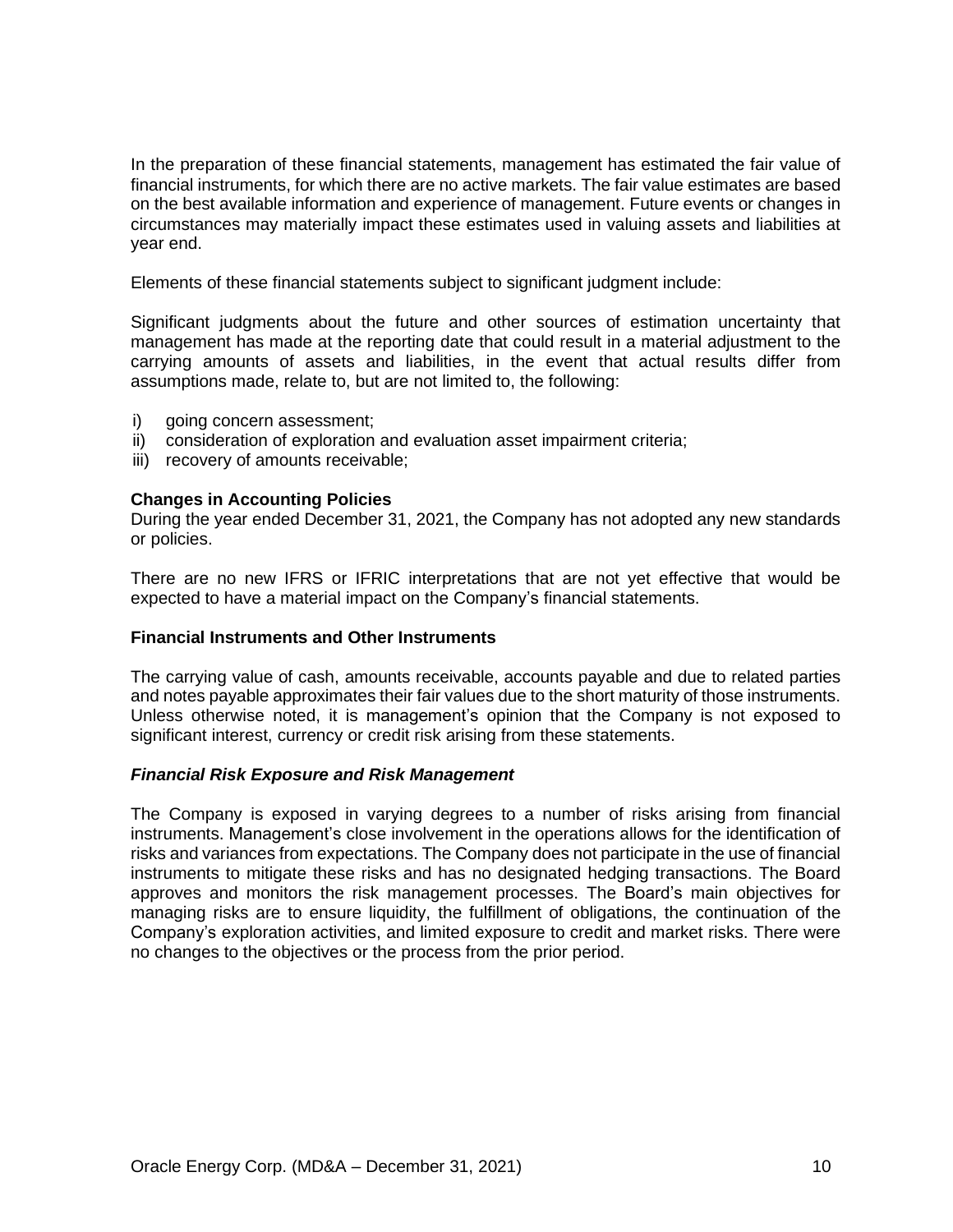The types of risk exposure and the way in which such exposures are managed are as follows:

a) Credit Risk

Credit risk primarily arises from the Company's cash, amounts receivable and note receivable. The risk exposure is limited to their carrying amounts at the statement of financial position date. Cash is held as cash deposits or invested in guaranteed investment certificates with various maturity dates. The Company does not invest in asset-backed deposits or investments and does not expect any credit losses. The Company periodically assesses the quality of its investments and is satisfied with the credit rating of the bank and the investment grade of the guaranteed investment certificates. Amounts receivable primarily consists of Goods and Services Tax (GST) credits. The Company evaluates the creditworthiness of the counterparty and the fair value of the credit loss of the note receivable.

b) Liquidity Risk

Liquidity risk is the risk that the Company will not be able to meet its financial obligations as they become due. The Company ensures there is sufficient capital to meet short-term business requirements. One of management's goals is to maintain an optimal level of liquidity through the active management of assets, liabilities and cash flows. The Company's accounts payable and accrued liabilities and due to related parties are due within one year and notes payables are due within three years.

The Company's cash is deposited in major banks or invested in guaranteed investment certificates, which are available on demand to fund the Company's operating costs and other financial demands.

c) Market Risk

The significant market risks to which the Company is exposed are currency, interest rate, commodity and equity price risks.

i) Currency Risk

The operating results and financial position of the Company are reported in Canadian dollars. As the Company is exploring opportunities in an international environment, some of the Company's financial instruments and transactions are denominated in currencies other than the Canadian dollar. The results of the Company's operations are subject to currency risk.

The majority of the Company's costs are incurred in Canada and are denominated in Canadian dollars. Foreign currency transactions are translated into the functional currency using the exchange rates prevailing on the transaction date.

The Company has not entered into any agreements or purchased any foreign currency hedging instruments to hedge possible currency risks at this time. Management believes the foreign exchange risk derived from currency conversions is not significant, and therefore, does not hedge its foreign exchange risk.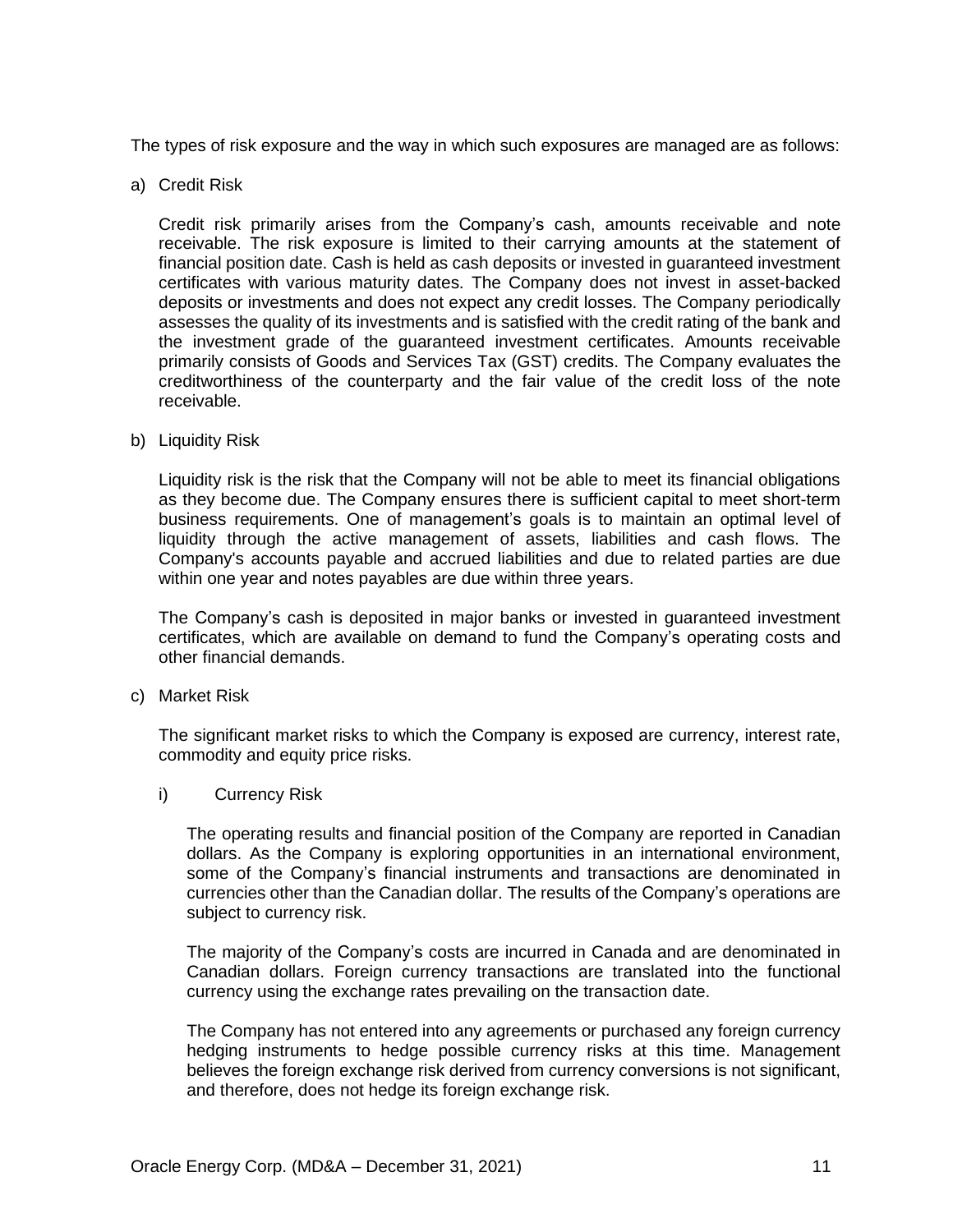As at December 31, 2021 and 2020, the Company is exposed to currency risk through the following monetary assets and liabilities denominated in foreign currencies:

|                        | <b>DECEMBER 31</b> |                |            | DECEMBER 31 |
|------------------------|--------------------|----------------|------------|-------------|
|                        | 2021<br>2020       |                |            |             |
|                        |                    |                |            |             |
| Cash                   | <b>USD</b>         | 76             | USD        | 46          |
| Accounts payable       | <b>USD</b>         | 2,227          | <b>USD</b> | 1,118       |
| Due to related parties | <b>USD</b>         | $\blacksquare$ | USD        | 4,000       |
| Notes payable          | <b>USD</b>         | 12,000         | USD        | 12,000      |

Based on the above net exposures and assuming that all other variables remain constant, a 10% change in the value of the foreign currencies against the Canadian dollar would result in an increase or decrease of \$1,794 (2020 - \$1,707) in income/loss from operations.

#### ii) Interest Rate Risk

The Company's policy is to invest excess cash in guaranteed investment certificates at fixed or floating rates of interest and cash equivalents are to be maintained in floating rates of interest in order to maintain liquidity, while achieving a satisfactory return for shareholders. As at December 31, 2021 and 2020, no cash was held in interest bearing deposits. Fluctuations in interest rates impact the value of cash and cash equivalents. The Company manages risk by monitoring changes in interest rates in comparison to prevailing market rates.

iii) Commodity and Equity Price Risk

The Company is exposed to price risk with respect to equity prices. Equity price risk is defined as the potential adverse impact on the Company's financing abilities due to movements in individual equity prices or general movements in the stock market. The company closely monitors equity prices and the stock market to determine the appropriate course of action to be taken by the Company.

As at December 31, 2021 and 2020, the Company had no investments subject to commodity and equity price risk.

#### **Subsequent Events**

On January 10, 2022, the Company announced it has re-entered into negotiations with Methano") to acquire Methano and that the Company is also contemplating a concurrent move to the Canadian Securities Exchange ("CSE"). Oracle proposes to acquire Methano by way of a share exchange, and the Company will be providing further details if, as and when discussions are formalized in an agreement to complete the proposed acquisition of Methano.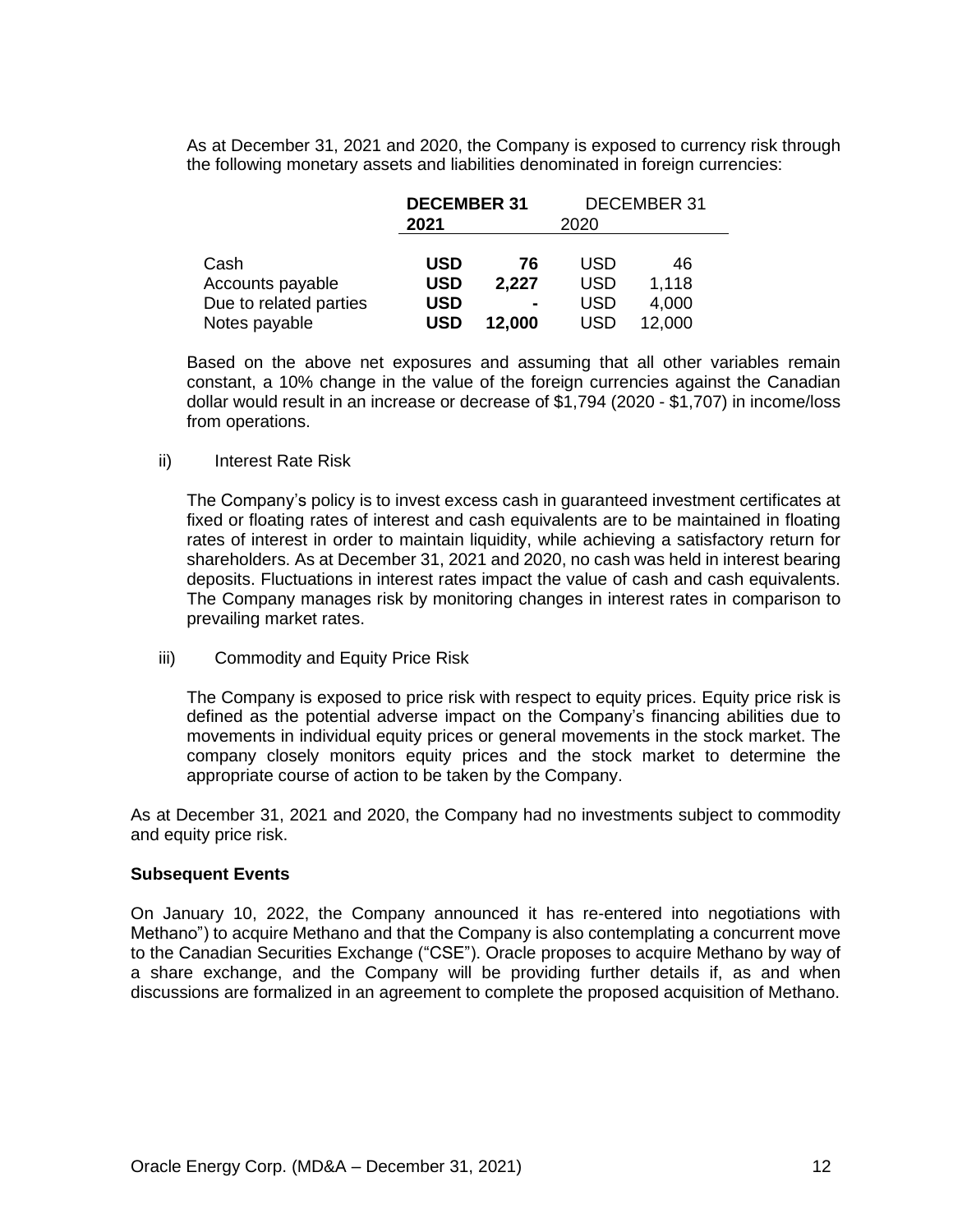## **Non-GAAP Measures**

The Company has included certain non-GAAP financial measures to supplement its Consolidated Financial Statements, which are presented in accordance with IFRS, including the following:

• Working capital.

The Company believes that this measure, together with measures determined in accordance with IFRS, provide investors with an improved ability to evaluate the underlying performance of the Company. Non-GAAP financial measures do not have any standardized meaning prescribed under IFRS, and therefore they may not be comparable to similar measures employed by other companies. The data is intended to provide additional information and should not be considered in isolation or as a substitute for measures of performance prepared in accordance with IFRS. Management's determination of the components of non-GAAP and additional measures are evaluated on a periodic basis influenced by new items and transactions, a review of investor uses and new regulations as applicable. Any changes to the measures are duly noted and retrospectively applied as applicable.

## **Working capital**

The Company uses "working capital" to explain and analyze Capital Resources. Working capital is defined as current assets minus current liabilities. To be conservative, the Company deducts deposit and prepaids from working capital to illustrate its short-term liquidity position.

## **Disclosure of Outstanding Share Data**

As of the date of this MD&A, the Company's authorized share capital consists of an unlimited number of common shares without par value and 5,000,000 preferred shares, par value of \$5 per share (none issued.)

As at the date of this report, the Company had the following securities outstanding:

| <b>Type of Security</b>            | Number Outstanding (1) |
|------------------------------------|------------------------|
| <b>Common Shares</b>               | 23,464,487             |
| <b>Stock Options</b>               |                        |
| Warrants <sup>(2)</sup>            | 5,579,600              |
| Underlying Warrants <sup>(3)</sup> | 245,600                |
| <b>Fully Diluted</b>               | 29,289,687             |

- (1) Post Consolidation shares
- (2) Includes 579,600 agents' warrants
- $(3)$  Underlying warrants included in 245,600 agents' warrants. Each Warrant is exercisable for one unit. Each unit is comprised of one common share and one full share purchase warrant entitling the holder to acquire one additional common share at a price of \$0.15 per share for 12 months from closing.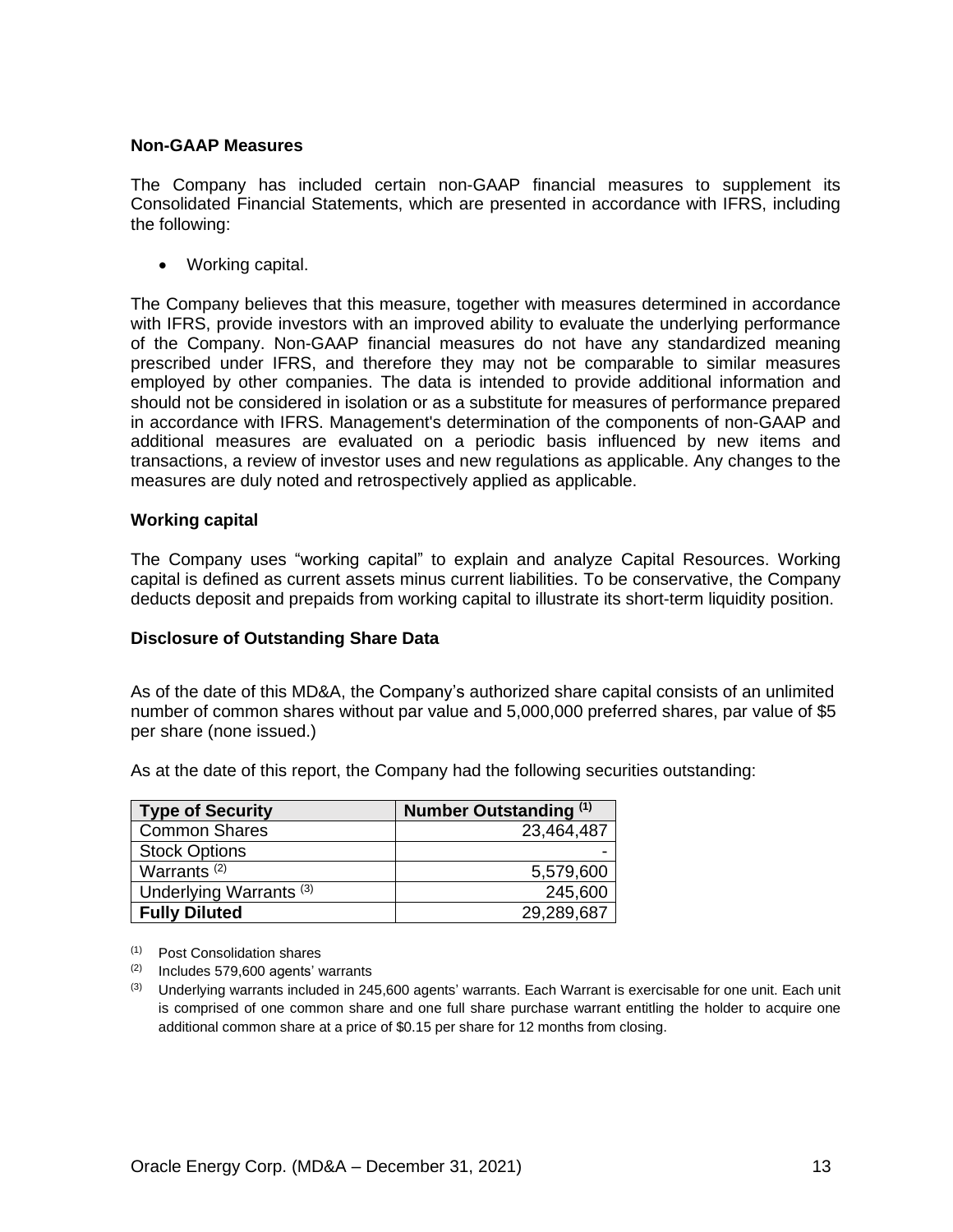## **Disclosure Controls and Procedures**

In contrast to the certificate required under National Instruments 52-109 Certificate of Disclosure in Issuers' Annual and Interim Filings (NI 52-109), this Venture Issuer Basic Certificate does not include representations relating to the establishment and maintenance of disclosure controls and procedures (DC&P) and internal control over financial reporting (ICFR), as defined in NI 52-109, in particular, the certifying officers filing this certificate are not making any representations relating to the establishment and maintenance of:

- i) Controls and other procedures designed to provide reasonable assurance that information required to be disclosed by the issuer in its annual filings, interim filings or other reports filed or submitted under securities legislation is recorded, processed, summarized, and reported within the time periods specified in securities legislation; and
- ii) A process to provide reasonable assurance regarding the reliability of financial reporting and the preparation of financial statements for external purposes in accordance with the issuer's IFRS.

The issuer's certifying officers are responsible for ensuring that processes are in place to provide them with sufficient knowledge to support the representations they are making in this certificate. Investors should be aware that inherent limitations on the ability of certifying officers of a venture issuer to design and implement on a cost-effective basis DC&P and ICFR as defined in NI 52-109 may result in additional risks to the quality, reliability, transparency and timeliness of interim and annual filings and other reports provided under securities legislation.

# **Risk Factors**

Any investment in the securities of the Company is speculative, due to the nature of its business and its general stage of development. These risk factors could materially affect the Company's future operating results and could cause actual events to differ materially from those described in forward-looking statements relating to the Company. In addition to the usual risk associated with investment in a business, investors should carefully consider the following risk factors as well as the risk factors set out in the Company's other public disclosure.

The Company's business and results of operations are subject to a number of risks and uncertainties, including but not limited to the following:

- the Company's limited operating history and inability to assure profitability;
- the Company's reliance on Governments to issue drilling permits;
- changes in laws, regulatory regimes and guidelines relating to the acquisition of drilling and exploration permits;
- the Company's dependence on key personnel, including directors, officers, and other employees;
- the Company's reliance on the parties to its joint ventures;
- the Company's dependence on development of its joint ventures;
- the Company's ability to complete any proposed or contemplated transactions including the acquisition of Methanogenesis Corp.;
- the Company's ability to develop and commercialize the technology of Methanogenesis Corp.;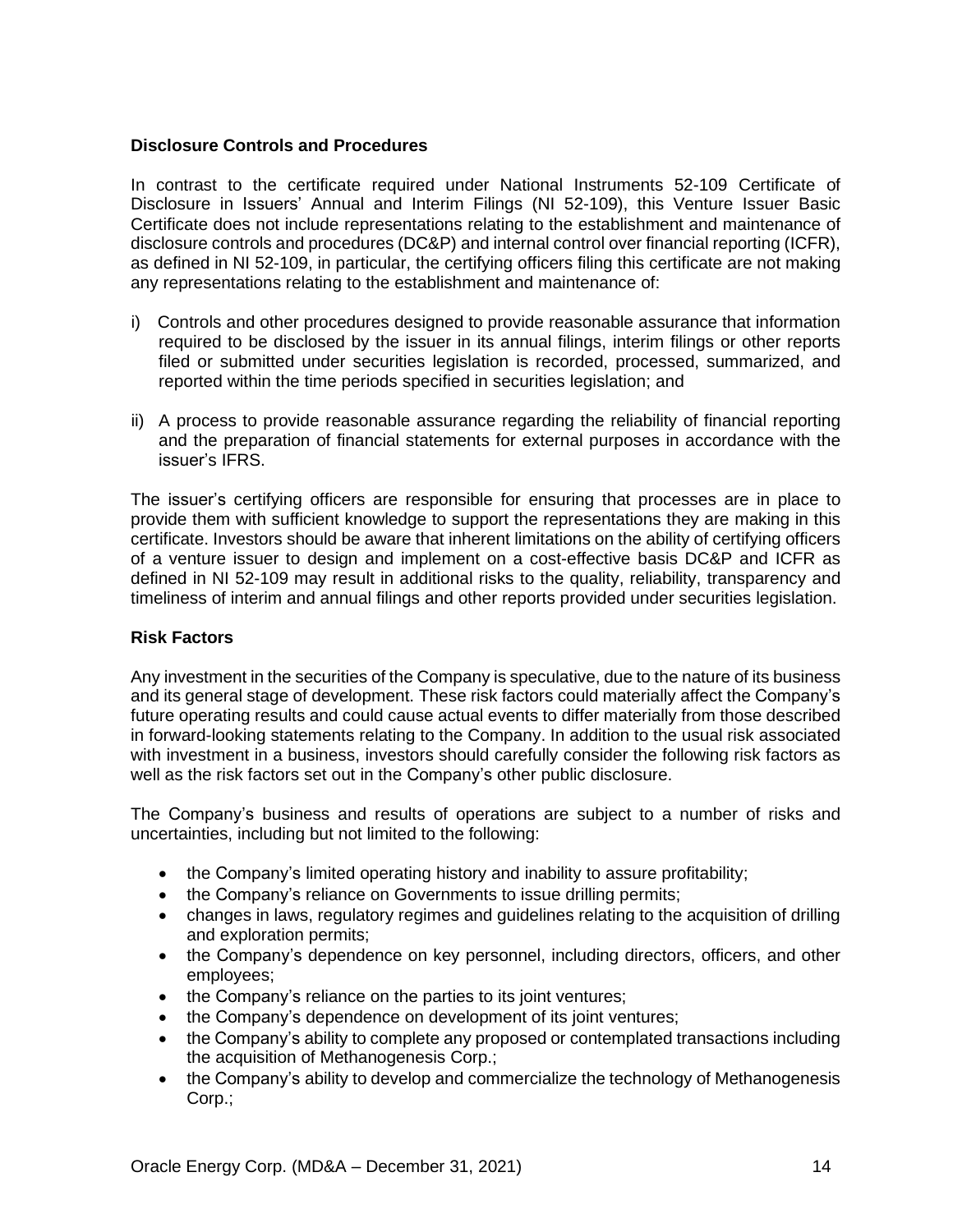- the Company will need to obtain additional debt or equity financing in the future to support ongoing operations, and there can be no assurance that such financing will be available to the Company when needed or on terms acceptable to the Company;
- fluctuation of the market price of the Company's common shares; and
- the other risks identified in the Company's other public disclosure, available under the Company's profile on SEDAR at www.sedar.com.

## **Caution Regarding Forward-Looking Information**

*Certain information in this MD&A contains comments that constitute forward-looking information within the meaning of applicable securities legislation*.

*This MD&A contains "forward-looking information" within the meaning of applicable Canadian securities laws ("forward-looking information") concerning the Company including, but not limited to, anticipated results and developments in the Company's operations in future periods, and other matters that may occur in the future.*

*Forward-looking information is not a guarantee of future performance and is based upon a number of estimates and assumptions of management in light of management's experience and perception of trends, current conditions, and expected developments, as well as other factors that management believes to be relevant and reasonable in the circumstances, including, without limitation, assumptions about:*

- *the Company's ability to enter into an agreement with Methanogenesis Corp.;*
- *the Company's acquisition plans and the ability to complete the acquisitions;*
- *the anticipated costs and investments for development and exploration of the Company's assets;*
- *general economic, financial market, regulatory and political conditions in which the Company operates;*
- *competition;*
- *the ability of the Company to develop commercialize the technology of Methanogenesis Corp.*
- *the ability of the Company to generate cash flow from operations and obtain necessary financing on acceptable terms;*
- *government regulation of the Company's activities and products, including in the areas of taxation and environmental protection;*
- *the timely receipt of required regulatory approvals;*
- *the ability of the Company to obtain qualified staff, equipment, and services in a timely and cost-efficient manner; and*
- *the ability of the Company to conduct operations in a safe, efficient, and effective manner.*
- *future outlook and goals;*
- *permitting timelines and requirements, regulatory and legal changes, and requirements for additional capital;*
- *whether the Company will have sufficient working capital and its ability to raise additional financing required in order to develop its business and continue operations;*
- *contributions and expected timing of contributions of cash to the Company's various projects;*